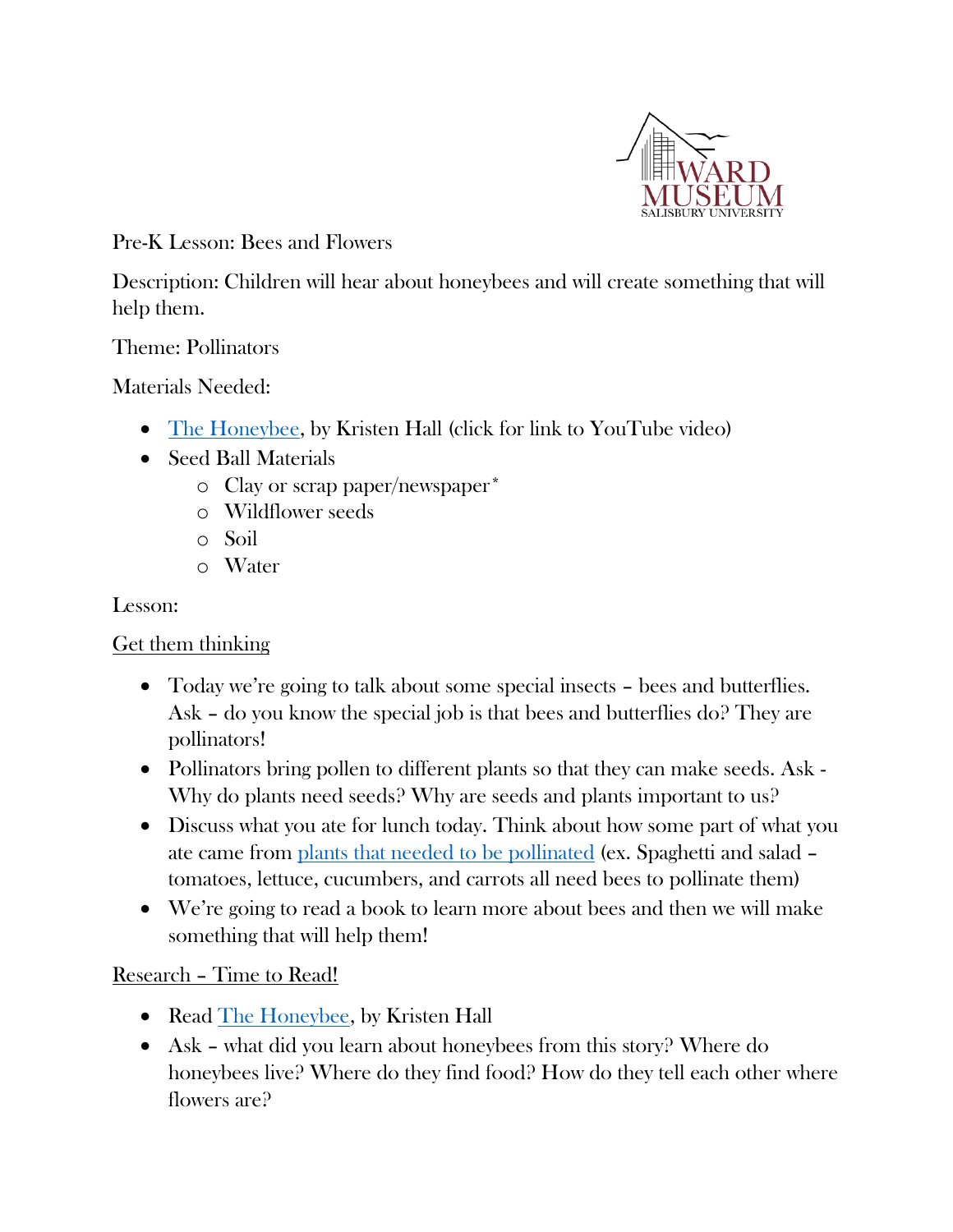• Ask - Do you think honeybees would like to live in our neighborhood? Why or why not? What do you think we can do to help honeybees?

## Let's Help the Bees! - Making Seed Ball

- We are going to help bees by making seed balls! We learned all about how much bees need flowers. To help them out, we're going to make seed balls.
- Take a small piece of clay (about the size of a quarter) and begin rolling it in your hands.
- Once the clay is warmed up, add a small amount of soil. If the clay and soil mixture seems too dry, add some water.
- Next add the seeds! A small pinch of seeds is plenty. Roll this around until the clay, dirt and seeds are mixed. Repeat process to make as many seed balls as desired.

\*If using scrap paper or newspaper instead of clay, follow steps here [\(https://www.youtube.com/watch?v=N3tbZguBzG8&feature=youtu.be\)](https://www.youtube.com/watch?v=N3tbZguBzG8&feature=youtu.be) to make seed balls

### Plant your Seeds

- Go outside and decide with your child where you should put your seed ball
- To plant your seed ball, all you have to do is toss it somewhere with good lighting and not too many other plants.
- If you have extra seed balls, put them in a paper bag and share them with friends.
- If you use native local wildflower seeds, your plants won't need much care after planting because they are adapted to growing wild in your area.

# Reflection

- Ask what did you learn about honeybees today? What is a pollinator? Why are they important? How will the seed balls help bees?
- Have your child draw a picture describing what they can do to help bees. They can give this out to family and friends to encourage others to help bees too.